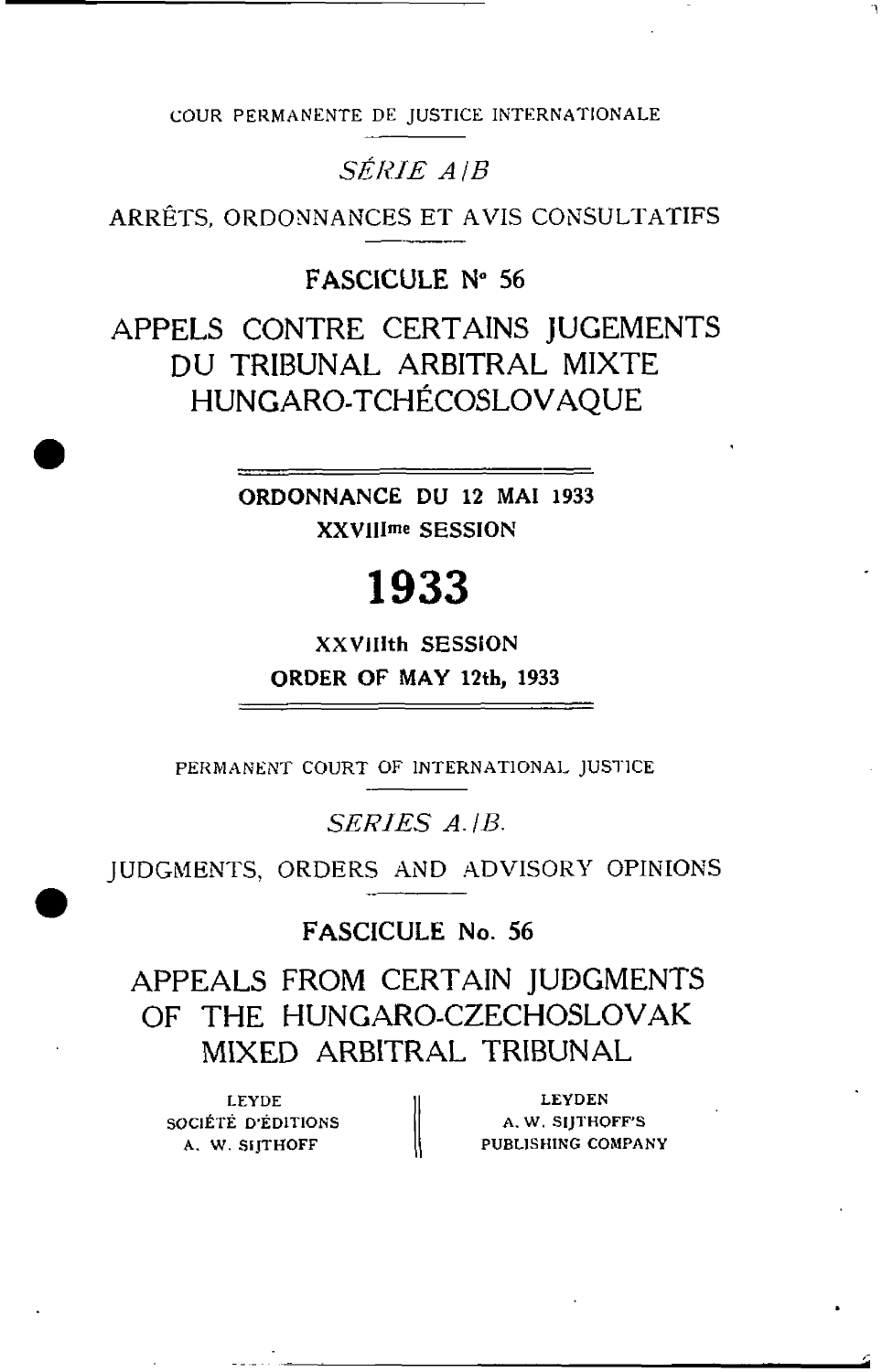# COUR PERAIAKENTE DE J USTICE IXTERNATIOXALE rice i

**'933. Le 12** mai. **R61e général n<sup>os</sup>** 51, 54, 56, 57.

#### ORDOSNANCE RENDUE LE **12 BIAI 1933**

#### VINGT-HUITIÈME SESSION (EXTRAORDINAIRE)

**12 mai 1933.** 

## APPELS CONTRE CERTAINS JUGEMENTS DU TRIBUNAL ARBITRAL MIXTE HUNGARO-TCHÉCOSLOVAQUE

*Présents* : MM. **ADATCI,** *Président* ; GUERRERO, Vice-Président ; le baron ROLIN-JAEQUEMYNS, le comte ROSTWOROWSKI, **MM. FROMAGEOT, ANZILOTTI, URRUTIA, SIT CECIL HURST,** MM. SCHÜCKING, NEGULESCO, Jhr. VAN EYSINGA, **hl.** \YANG, *juges.* 

La Cour permanente de Justice internationale,

ainsi composée,

après délibéré en Chambre du Conseil.

*Rend IJordon~in?tce suivante* :

Vu l'article 48 du Statut de la Cour ;

Vu l'article **GI** du Règlement de la **Cour** ;

Vil la requête du 7 juillet **1932,** enregistrée au Greffe le 11 juillet, du Gouvernement de la République tchécoslovaque (( concernant l'appel contre les jugements rendus le **21** décembre **193r** paf, le Tribunal arbitral mixte hungaro-tchécoslovaque en matiere de la compétence dans les affaires **no 321**  (Alexandre Sernsey **et** cons. *c/* État tchécos1ovaqiie) et *no* 752 (Wilhelm Fodor c/ État tchécoslovaque) »;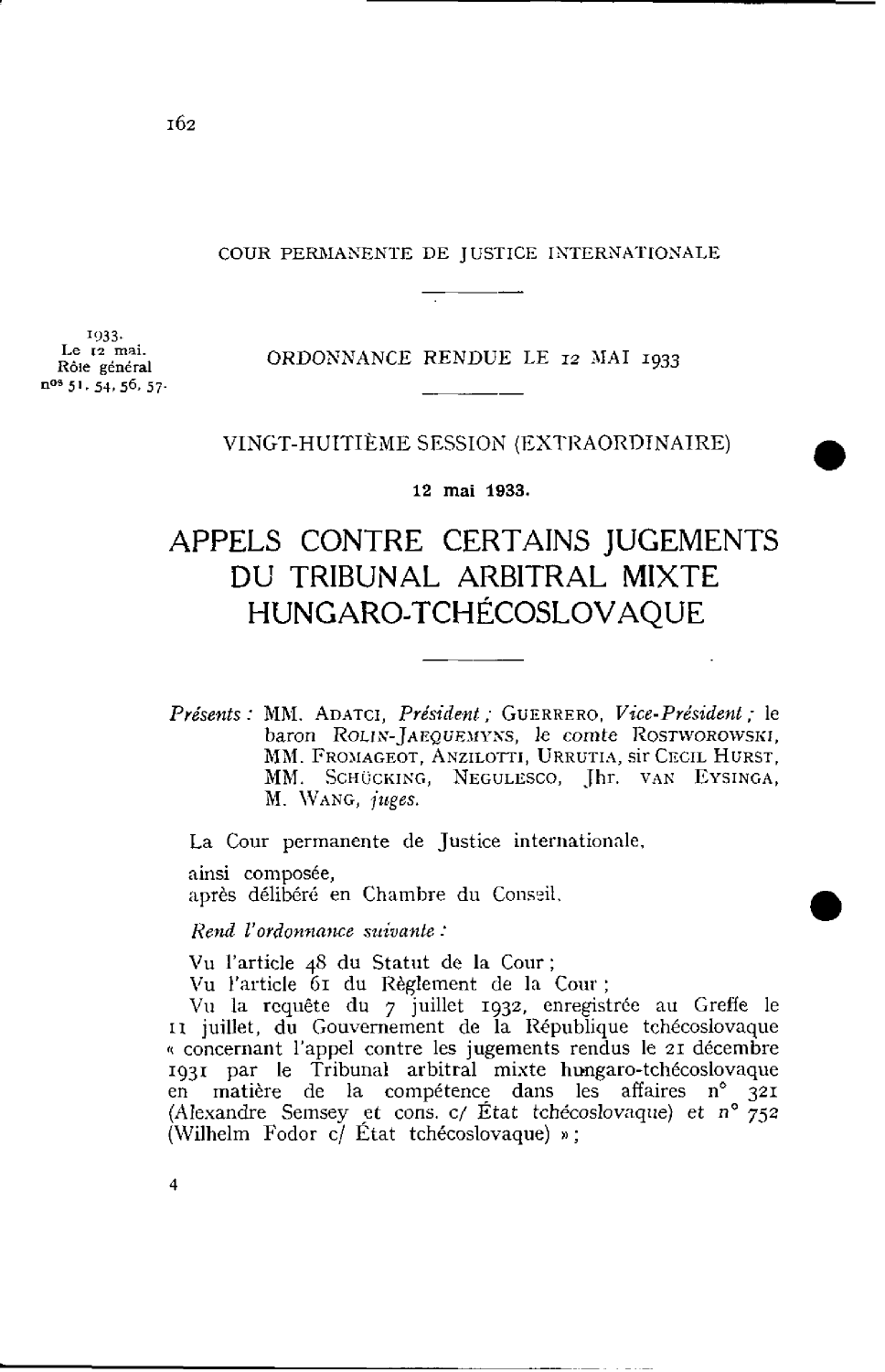PERMANENT COURT OF INTERNATIONAL JUSTICE

#### ORDER MADE ON MAY 12th, 1933.

**1933. General List:**<br>Nos. 51, 54, 56, 57. -- **Nos. 51,54,56.57.** 

#### TWENTY-EIGHTH (EXTRAORDINARY) SESSION.

**May 12t h, 1933.** 

# APPEALS FROM CERTAlN JUDGMENTS OF THE HUNGARO-CZECHOSLOVAK MIXED ARBITRAL TRIBUNAL.

*Prese~zt* : MN. **AUATCI,** *President* ; GUERRERO, *Vice-President* ; Baron **~OLI~'-~AEQUËX~YNS,** Count KOST~ORO~SKI, MM. FROMAGEOT, ANZILOTTI, URRUTIA, SIT CECIL HURST, MM. SCHÜCKING, NEGULESCO, Jhr. VAN EYSINGA, M. WANG, *Judges*.

The Permanent Court of International Justice, composed as above, after deliberation,

**Mnkes** *Ihe following Order* :

Having regard to Article 48 of the Statute of the Court ; Having regard to Article 61 of the Rules of Court ;

Having regard to the Application of July 7th, **1932**, filed in the Registry on July 11th, from the Government of the Czechoslovak Republic "appealing from the judgments of December zxst, **1931,**  of the Hungaro-Czechoslovak hlised Arbitral Tribunal concerning questions of juriçdiction in the case of Alexander Semsey and others **v.** the State of Czechoslovakia (No. **321)** and in the case of Wilhelm Fodor  $v$ , the State of Czechoslovakia  $(No. 752)$ ";

4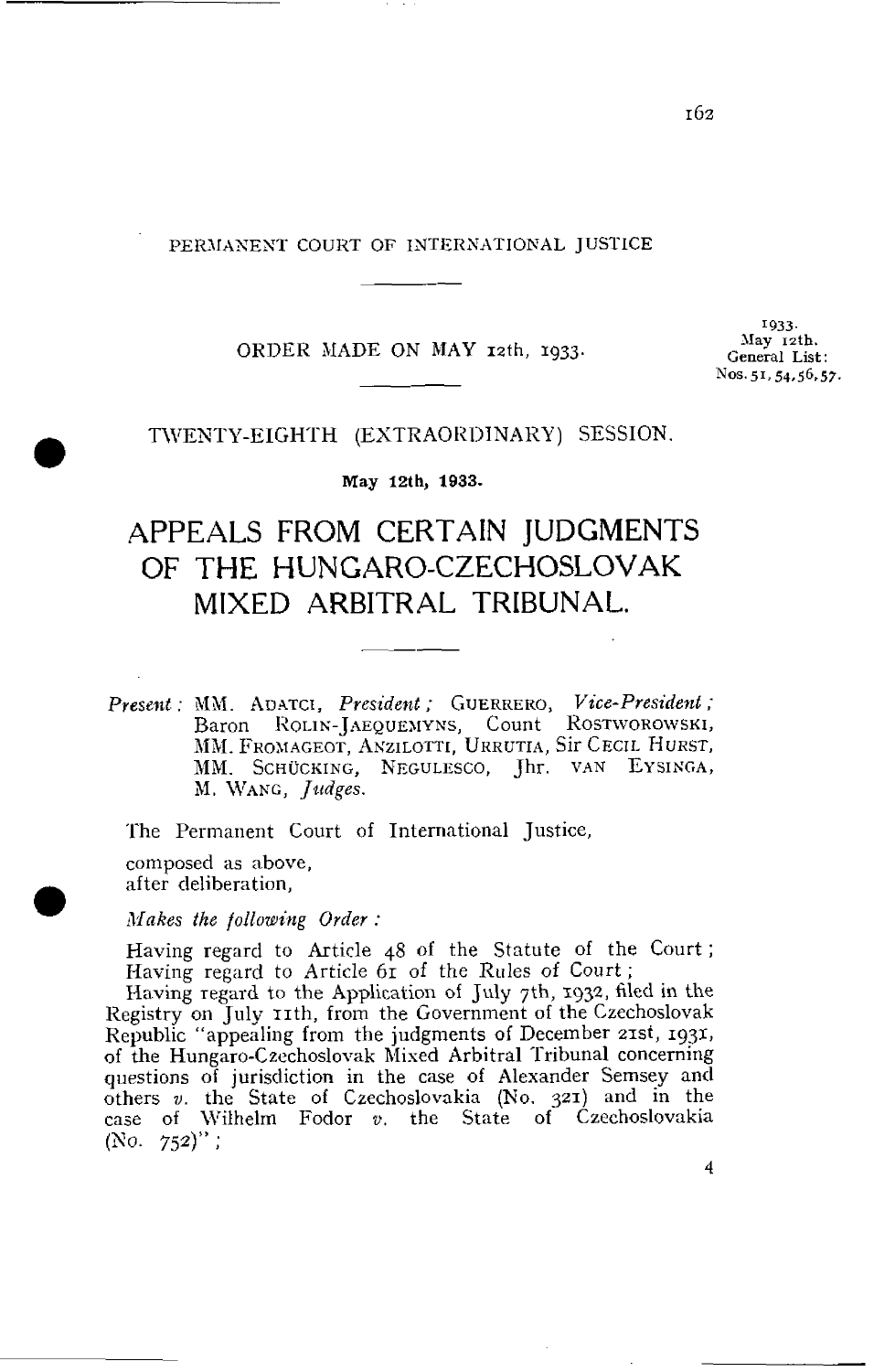Vu la requête du 20 juillet 1932, enregistrée au Greffe le **25** juillet, du Gouvernement de la République tchécosIovaque « concernant l'appel contre le jugement rendu le **13** avril 1932 par le 'Tribunal arbitral mixte hungaro-tchécoslovaque sur le fond de l'affaire n° 127 *(Ungarische Hanf- und* Fiachsindustrie cl **r)** État tchécoslovaque, **2)** Union des filateurs du lin) **n** ;

Vu les ordonnances des 18 et 28 juillet 1932, par lesquelles la Cour a respectivement fixé dans chacune desdites affaires les délais pour la présentation des mérnoires et contre-mémoires ;

Vu les actes déposés au nom du Gouvernement hongrois **le** 24 octobre 1932, par lesquels ledit Gouvernement oppose des exceptions préliminaires à chacune des deux requêtes dépoges par le Gouvernement tchécoslovaque ;

Vu l'ordonnance du 26 octobre 1932, par laquelle la Cour a joint les exceptions préliminaires opposées dans les deus instances et fixé le délai dans Iequel le Gouvernement tchécoslovaque avait à leur sujet la faculté de présenter un expoçé écrit ;

Considérant que, dans ces conditions, lesdites affaires, en *ce*  qui concerne les exceptions jointes, se sont trouvées en état le **16** janvier **1933** et ont été fixées au 9 mai **1933** pour être plaidées ;

Considérant que, par lettre datée de Prague, le 8 avril **1933,** et enregistrée au Greffe le **II** avril suivant, l'agent du Gouvernement tchécoslovaque près la Cour dans les affaires dont il s'agit a informé celle-ci que ledit Gouvernement « se désiste des instances d'appel » introduites par les requêtes susmentionnées des 7 et **20** juillet **1932** et l'a priée de « vouloir bien prendre les mesures appropriées en vue de la radiation desdites affaires de son rôle » ;

Considérant que, dûment informé de la teneur de la lettre du 8 avril **1933** de l'agent du Gouvernement tchécoslovaque, l'agent du Gouvernement hongrois, par lettre au Greffier datée du **18** avril **1933,** a déclaré que le Gouvernement royal de Hongrie « prend volontiers acte de ce désistement lui notifié, de même que du fait que, de la sorte, ces affaires litigieuses dont la haute Cour fut saisie par le Gouvernement de la République tchécoslovaque se trouvent dès maintenant heureusement terminées et éliminées des relations entre le Royaume de Hongrie et la République tchécoslovaque » ;

Considérant que Ie désistement du Gouvernement tchécoslovaque, dùrnent accepté par le Gouvernement hongrois et notifié à la Cour, met fin à la procédure engagée ;

163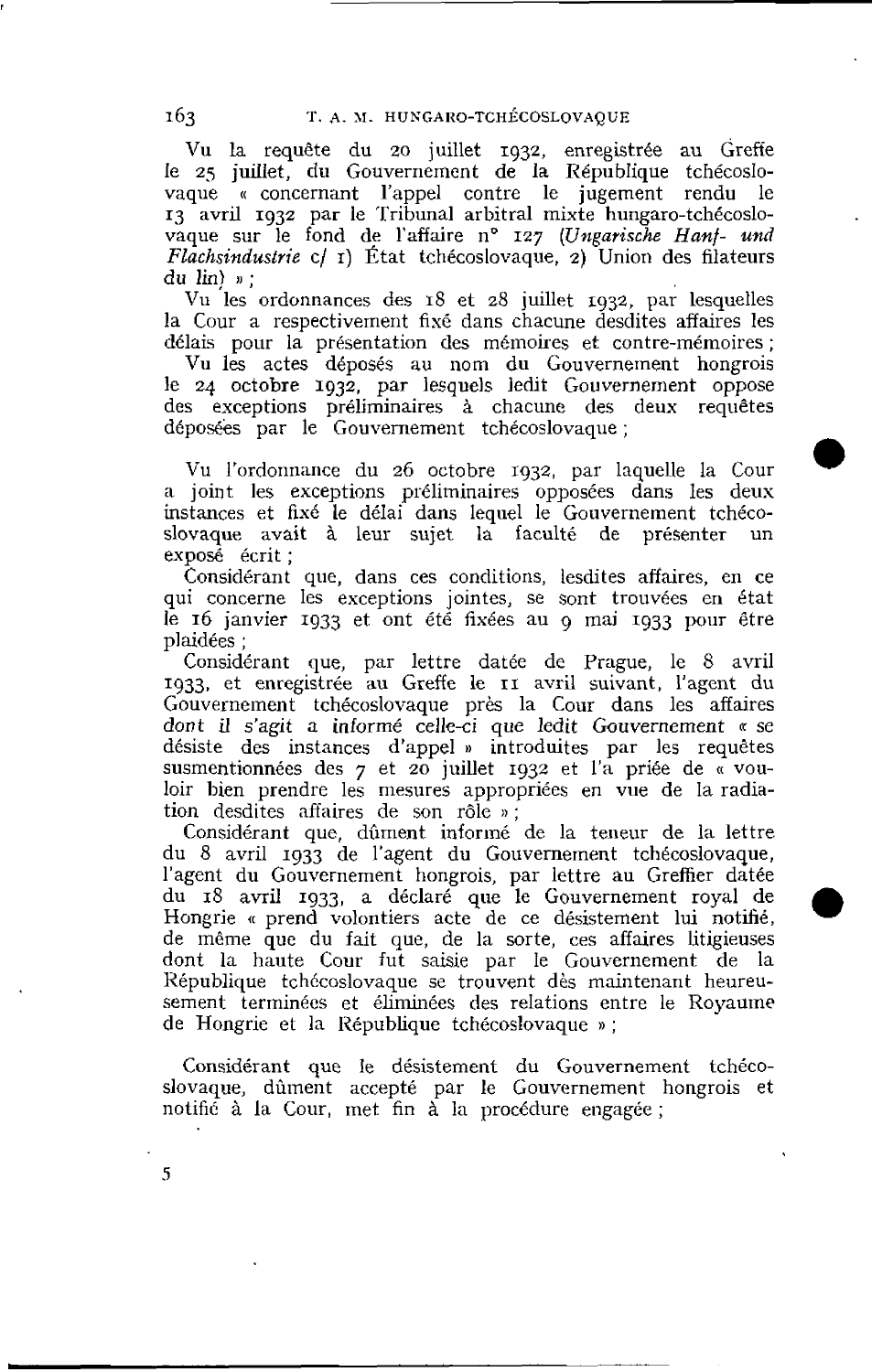Having regard to the Application of July zoth, **1932,** filed in the Registry on July 25th, from the Government of the Czechoslovak Republic "appealing from the judgment of April xjth, **1932,** of the Hungaro-Czechoslovak Mixed Arbitral Tribunal upon merits in the case of the *Ungarische Hanf***und** *Flachsindustrie* **v. (1)** the State of Czechoslovakia, and An *Flat Spinners'* 8. (1) the State of Execute 2) the Flax Spinners' Association (No. 127)";

Having regard to the Orders of July 18th and zBth, **1932,**  whereby the Court fixed the respective time-limits in these suits for the presentation of Cases and Counter-Cases;

Having regard to the documents filed on behalf of the Hungarian Government on October 24th, 1932, whereby that Fovernment lodged preliminary objections in respect of each of the two Applications filed by the Czechoslovak Government ;

Having regard to the Order of October zGth, **1932,** whereby the Court joined the preliminary objections lodged in the two suits and fixed a time-limit within which the Czechoslovak Government might submit a written statement in regard to these objections ;

Whereas, in these circumstances, these suits, in so far as concerns the objections above mentioned, became ready for hearing as from January 16th, **1933,** and the oral proceedings in regard to them were fixed to begin on May gth, 1933;

Whereas, by a letter dated Prague, April Eth, '933, and filed in the Registry on April 11th, the Agent representing the Czechoslovak Government before the Court in these cases has informed the latter that his Government "withdraws the appeals" submitted by the above-mentioned Applications of July 7th and zoth, **1932,** and has requested the Court "to rake the necessary steps for the removal of these suits from the list";

Whereas, on being duly informed of the terms of the letter of the Czechoslovak Government's Agent of April 8th, **1933,**  the Agent for the Hungarian Government has declared, in a letter to the Registrar dated April 18th, **1933,** that the Royal Hungarian Government "notes with satisfaction the notification of the withdrawal of the suits and also the fact that, accordingly, these proceedings, which had been instituted before the Court by the Government of the Czechoslovak Republic, are now happily terminated and no longer affect the relations betweeri the Kingdom of Hungary and the Czechoslovak Republic" ;

IVhereas the withdrawal of the suits by the Czechoslovak Government, having been duly acquiesced in by the Hungarian Government and notified to the Court, terminates the proceedings instituted ;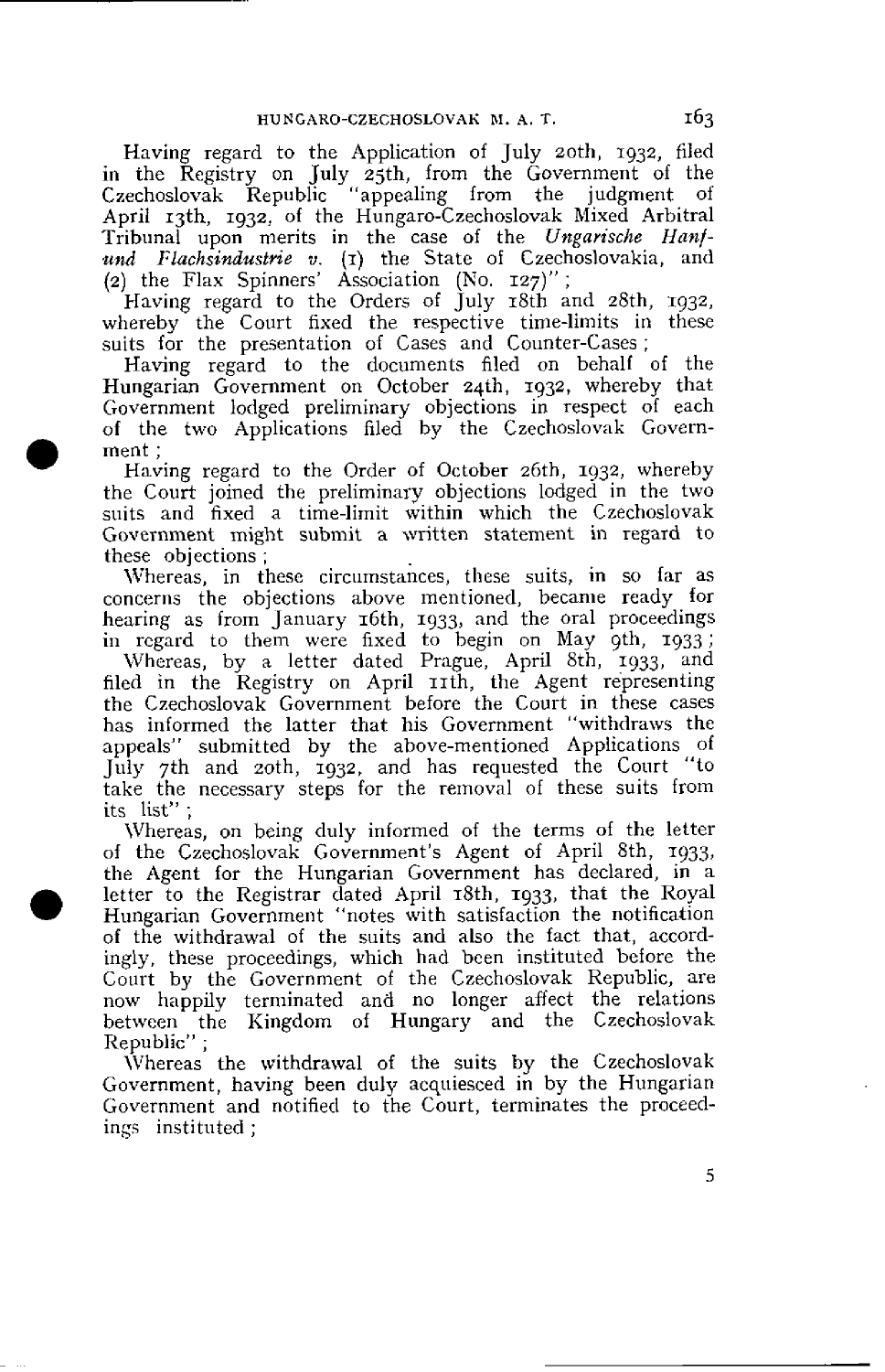PAR CES MOTIFS.

La Cour,

Prenant acte de la déclaration de l'agent du Gouvernement de la République tchécoslovaque du  $\bar{8}$  avril 1933, portant désistement du Gouvernement de la République tchécoslovaque de ses « instances d'appel » introduites par ses requêtes des 7 et *zo* juillet **1932,** et

Donnant acte à l'agent du Gouvernement royal de Hongrie de sa déclaration du **18** avril **1933,** portant acceptation par le Gouvernement royal de Hongrie dudit désistement,

Déclare close la procédure ouverte par les requêtes du Gouvernement tchécoslovaque ;

Dit que lesdites affaires seront rayées du rôle de la Cour.

Fait en français et en anglais, le texte français faisant foi, au Palais de la Paix, à La -Haye, le douze mai mil neuf cent trente-trois, en trois exemplaires, dont l'un restera déposé aux archives de la Cour et dont les autres seront transmjs respectivement au Gouvernement de la République tchécoslovaque et au Gouvernement royal de Hongrie.

> Le Président de la Cour : **(Signé)** M. **ADATCI.**

Le Greffier de la Cour : (Signé) Å. HAMMARSKJÖLD.

164